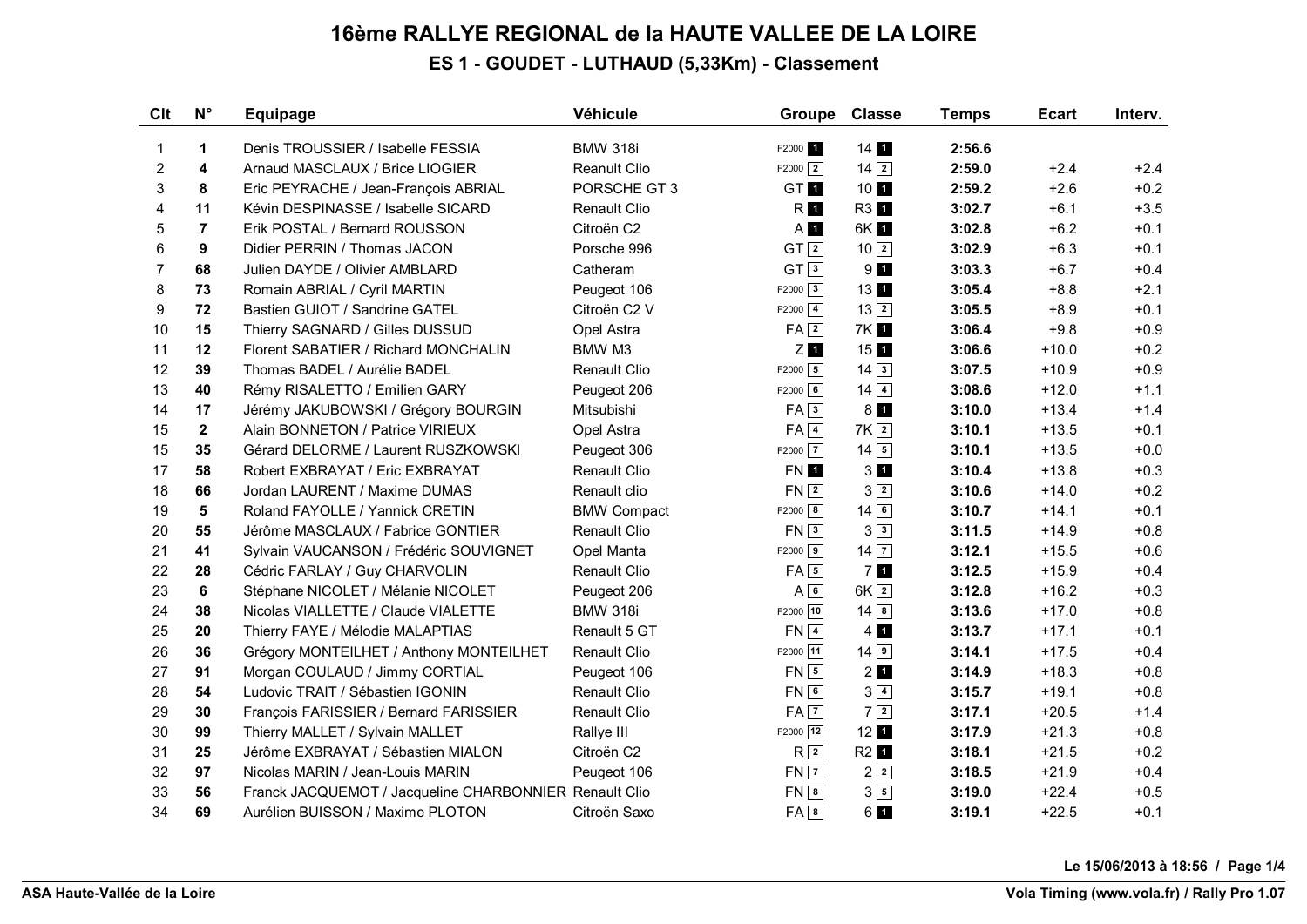## **16ème RALLYE REGIONAL de la HAUTE VALLEE DE LA LOIRE**

### **ES 1 - GOUDET - LUTHAUD (5,33Km) - Classement**

| Clt | $N^{\circ}$ | <b>Equipage</b>                        | Véhicule            | <b>Groupe</b>      | <b>Classe</b>      | <b>Temps</b> | <b>Ecart</b> | Interv. |
|-----|-------------|----------------------------------------|---------------------|--------------------|--------------------|--------------|--------------|---------|
| 35  | 95          | Christophe DUMAS / Philippe DUMAS      | Honda Civic         | $FN$ <sup>9</sup>  | 23                 | 3:19.9       | $+23.3$      | $+0.8$  |
| 36  | 29          | Jean-philippe GIRY / John GUITTARD     | Honda Civic         | $A \overline{9}$   | $7\sqrt{3}$        | 3:20.6       | $+24.0$      | $+0.7$  |
| 37  | 44          | Pierre BOUTET / Théo RASCALOU          | Renault 11          | F2000 13           | 14 10              | 3:21.1       | $+24.5$      | $+0.5$  |
| 38  | 33          | Thierry MARREL / Vannessa BONNET       | Peugeot 306         | $FA$ $10$          | $7\sqrt{4}$        | 3:21.6       | $+25.0$      | $+0.5$  |
| 39  | 70          | Adrien DELORME / Nicolas CHEVARIN      | Peugeot 106         | $FA$ $11$          | $6\sqrt{2}$        | 3:21.9       | $+25.3$      | $+0.3$  |
| 40  | 59          | Jeannot FOURNIER / Anthony SPIESSENS   | Renault Clio        | $N$ 10             | 36                 | 3:22.2       | $+25.6$      | $+0.3$  |
| 41  | 26          | Armand BOUILHOL / Pierrick JOURDE      | Citroën C2          | R <sup>3</sup>     | $R2\sqrt{2}$       | 3:23.5       | $+26.9$      | $+1.3$  |
| 42  | 96          | Alexandre MALARTRE / Alexian DELABRE   | Peugeot 106         | FN 11              | $2\sqrt{4}$        | 3:23.8       | $+27.2$      | $+0.3$  |
| 43  | 14          | Laurent SOULIER / Marc NICOLAS         | Renault Mega        | FA 12              | 7K <sub>3</sub>    | 3:24.0       | $+27.4$      | $+0.2$  |
| 44  | 86          | Frédéric FOURNIER / Loris BADIOU       | VW Polo             | FA 13              | 50                 | 3:25.2       | $+28.6$      | $+1.2$  |
| 45  | 77          | Sylvain CHAPDANIEL / Thomas BOUTEYRE   | Peugeot 106         | F2000 14           | $13\overline{3}$   | 3:25.4       | $+28.8$      | $+0.2$  |
| 46  | 24          | Cyril CHAPUIS / Aurélie CHAPUIS        | Peugeot 206         | $A\overline{14}$   | 6K <sup>3</sup>    | 3:26.1       | $+29.5$      | $+0.7$  |
| 47  | 102         | Michel BERNARD / Sophie BERT           | Simca R3            | F2000 15           | $12\sqrt{2}$       | 3:26.3       | $+29.7$      | $+0.2$  |
| 48  | 90          | Jean-françois TURNEL / Julien FILLOUX  | Citroën Saxo        | $FN$ 12            | $2\sqrt{5}$        | 3:26.6       | $+30.0$      | $+0.3$  |
| 49  | 57          | Jean-François BERAUD / Stéphane ABRIAL | Peugeot 206         | $N$ 13             | $3\sqrt{7}$        | 3:26.9       | $+30.3$      | $+0.3$  |
| 50  | 60          | Richard ORFEUVRE / Anthony MALZIEU     | Peugeot 206         | $N$ 14             | $3\sqrt{8}$        | 3:28.6       | $+32.0$      | $+1.7$  |
| 51  | 74          | Fabien ROLLAND / Anthony PORTE         | Peugeot 106         | F2000 16           | $13\sqrt{4}$       | 3:28.7       | $+32.1$      | $+0.1$  |
| 51  | 112         | Thierry MOULIN / Sophie MOULIN         | Citroën AX G        | $FN$ <sup>15</sup> | 11                 | 3:28.7       | $+32.1$      | $+0.0$  |
| 53  | 65          | Clément CHAREYRON / Sylvain CHAREYRON  | <b>Renault Clio</b> | $N$ 16             | $3\sqrt{9}$        | 3:28.9       | $+32.3$      | $+0.2$  |
| 54  | 48          | Jérémy FERRIOL / David MARAS           | Peugeot 205         | F2000 17           | $14$ $11$          | 3:29.1       | $+32.5$      | $+0.2$  |
| 54  | 76          | Pierre ZMYSLOWSKI / David ZMYSLOWSKI   | Peugeot 205         | F2000 17           | $13\sqrt{5}$       | 3:29.1       | $+32.5$      | $+0.0$  |
| 56  | 92          | Grégory CHAMBRON / Maxime BOULAKHLAS   | Peugeot 106         | $FN$ $17$          | $2\sqrt{6}$        | 3:29.2       | $+32.6$      | $+0.1$  |
| 57  | 104         | Laurent DREVET / Bastien DREVET        | Citroën AX          | F2000 19           | $12\sqrt{3}$       | 3:29.7       | $+33.1$      | $+0.5$  |
| 58  | 62          | Florent PERONNET / Lucile BASTY        | Renault Clio        | FN 18              | $3\sqrt{10}$       | 3:30.5       | $+33.9$      | $+0.8$  |
| 59  | 43          | "Pierre DELAYGUE / Mickaël BREMOND     | <b>Renault Clio</b> | F2000 20           | $14 \overline{12}$ | 3:30.7       | $+34.1$      | $+0.2$  |
| 60  | 47          | Mohamed MEZOUAR / Inge MULLER          | Vw Golf Gti         | $F2000$ 21         | $14\overline{13}$  | 3:31.2       | $+34.6$      | $+0.5$  |
| 61  | 93          | Jérôme VALCOURT / Pierre BEZACIER      | Peugeot 106         | FN 19              | $2\sqrt{7}$        | 3:31.4       | $+34.8$      | $+0.2$  |
| 62  | 61          | Grégory LHOPITAL / Damien CHARRIER     | <b>Renault Clio</b> | $FN$ 20            | $3\overline{11}$   | 3:32.0       | $+35.4$      | $+0.6$  |
| 63  | 37          | Pascal PERONNET / Sonia GODINHO        | Renault 11          | F2000 22           | $14\overline{)14}$ | 3:32.7       | $+36.1$      | $+0.7$  |
| 63  | 49          | Laurent CAUSSE / Pascale MALLET        | Peugeot 206         | F2000 22           | $14 \overline{14}$ | 3:32.7       | $+36.1$      | $+0.0$  |
| 65  | 63          | Eric COUPIER / Ludovic SALANON         | <b>Renault Clio</b> | $FN$ 21            | $3\sqrt{12}$       | 3:33.1       | $+36.5$      | $+0.4$  |
| 65  | 100         | Rémy PEYRELON / Romain GAREL           | Peugeot 106         | $F2000$ 24         | $12\sqrt{4}$       | 3:33.1       | $+36.5$      | $+0.0$  |
| 67  | 89          | David BONNET / Cyril VINCENT           | Citroën AX G        | $FA$ 15            | $5\sqrt{2}$        | 3:34.0       | $+37.4$      | $+0.9$  |
| 68  | 19          | Christian VINCENT / Frédéric SACILOTTO | <b>BMW 325i</b>     | $FA$ <sup>16</sup> | $8\sqrt{2}$        | 3:34.2       | $+37.6$      | $+0.2$  |
| 69  | 71          | Frédéric SARAIVA / Théo JUNIQUE        | Peugeot 106         | $FA$ <sup>17</sup> | $6\sqrt{3}$        | 3:34.6       | $+38.0$      | $+0.4$  |

**Le 15/06/2013 à 18:56 / Page 2/4**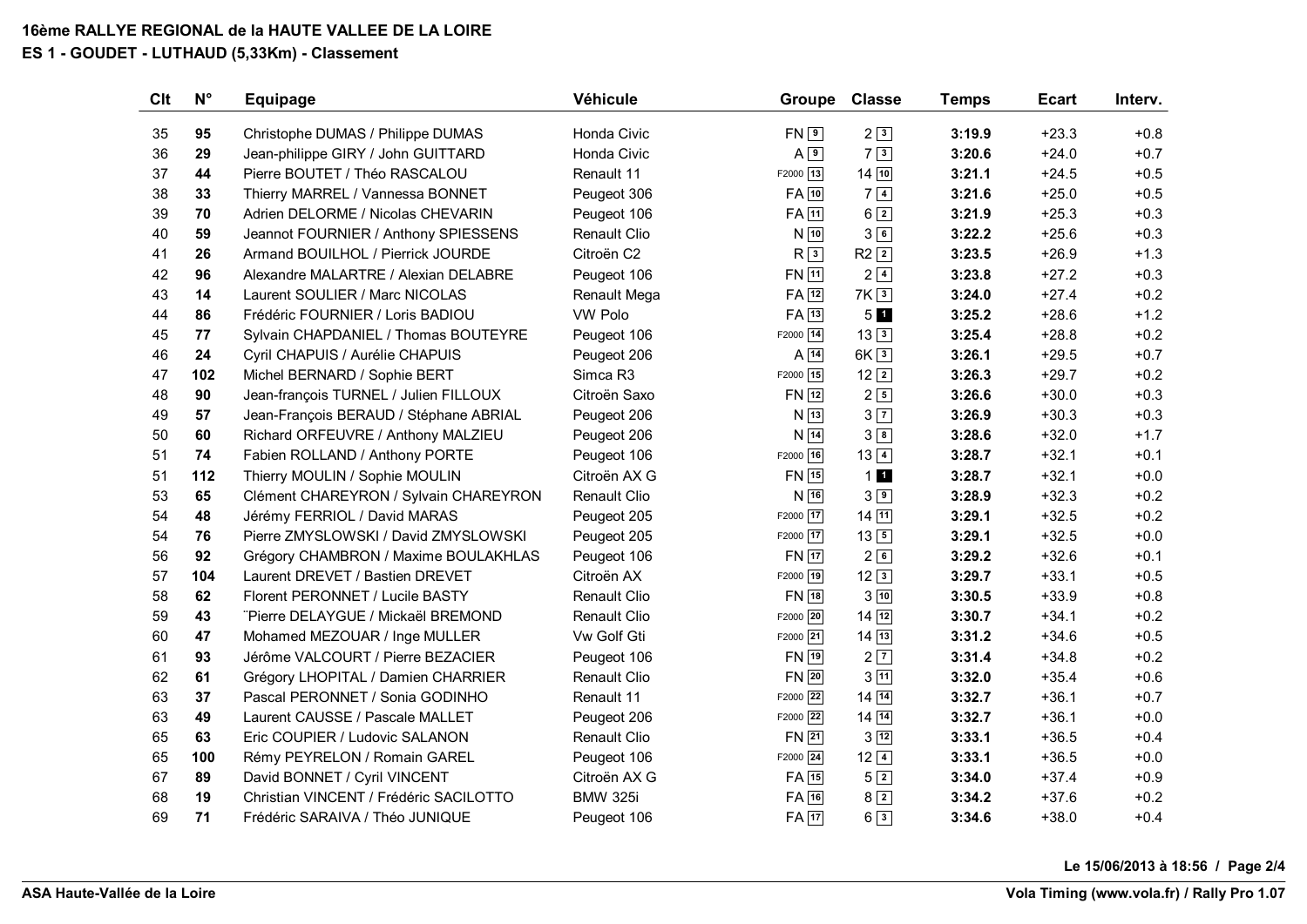# **16ème RALLYE REGIONAL de la HAUTE VALLEE DE LA LOIRE**

### **ES 1 - GOUDET - LUTHAUD (5,33Km) - Classement**

| Clt | $N^{\circ}$ | <b>Equipage</b>                          | Véhicule            | Groupe             | <b>Classe</b>    | <b>Temps</b> | <b>Ecart</b> | Interv. |
|-----|-------------|------------------------------------------|---------------------|--------------------|------------------|--------------|--------------|---------|
| 70  | 31          | Thierry VIDAL / Jean-Michel LIOTIER      | Peugeot 306         | $FA$ <sup>18</sup> | $7\vert 5 \vert$ | 3:35.7       | $+39.1$      | $+1.1$  |
| 71  | 52          | Fabien DESGRAND / Cédric AULAGNON        | Peugeot 306         | F2000 25           | 14 16            | 3:36.3       | $+39.7$      | $+0.6$  |
| 72  | 45          | Serge RULLIERE / Agnès BOBICHON          | Peugeot 206         | F2000 26           | 14 17            | 3:36.4       | $+39.8$      | $+0.1$  |
| 73  | 113         | Sylvain GRAND / Pauline GRAND            | Citroën AX G        | $FN$ 22            | $1\sqrt{2}$      | 3:36.6       | $+40.0$      | $+0.2$  |
| 74  | 75          | Jérôme FLEURY / Damien FROMENTOUX        | Peugeot 205         | F2000 27           | $13$ 6           | 3:37.0       | $+40.4$      | $+0.4$  |
| 75  | 18          | Sébastien PRADIER / Cédric MAGNE         | Subaru Impre        | $A$ <sup>19</sup>  | $8\sqrt{3}$      | 3:37.3       | $+40.7$      | $+0.3$  |
| 76  | 64          | Laurent LIMOUZIN / Laurent COMBIER       | Renault Clio        | $FN$ 23            | $3\sqrt{13}$     | 3:38.1       | $+41.5$      | $+0.8$  |
| 77  | 103         | Jérémy BONNEFOY / Vincent PERILLON       | Peugeot 205         | F2000 28           | $12\sqrt{5}$     | 3:38.6       | $+42.0$      | $+0.5$  |
| 78  | 108         | Mathieu PERRET / Mickaël MONTEILLER      | Peugeot 205         | F2000 29           | $12\sqrt{6}$     | 3:38.7       | $+42.1$      | $+0.1$  |
| 79  | 105         | Christophe GIBERT / Anthony BOIRON       | Peugeot 205         | $F2000$ 30         | $12\overline{7}$ | 3:39.0       | $+42.4$      | $+0.3$  |
| 80  | 120         | Yannick BERTHET / Matthieu RAPHARD       | Citroën AX          | F2000 31           | $11$ $1$         | 3:39.2       | $+42.6$      | $+0.2$  |
| 81  | 87          | Nicolas ROUDIL / Laëticia COQUET         | Citroën AX G        | $FA$ <sup>20</sup> | 53               | 3:39.9       | $+43.3$      | $+0.7$  |
| 81  | 106         | Guillaume CAYROCHE / Romaric BRUN        | Peugeot 205         | F2000 32           | $12^{8}$         | 3:39.9       | $+43.3$      | $+0.0$  |
| 83  | 81          | Eric DURET / Fabien DEMARE               | Peugeot 106         | F2000 33           | $13\overline{7}$ | 3:40.1       | $+43.5$      | $+0.2$  |
| 84  | 115         | Pierre ABRIAL / Olivier REY              | Peugeot 205         | FN 24              | $1\overline{3}$  | 3:41.1       | $+44.5$      | $+1.0$  |
| 85  | 94          | Charlie RULLIERE / Marie-Claude RULLIERE | Citroën Saxo        | $FN$ 25            | $2^{8}$          | 3:41.3       | $+44.7$      | $+0.2$  |
| 86  | 101         | Hervé TESSIER / Bernard JAMET            | Simca R3            | F2000 34           | 129              | 3:41.6       | $+45.0$      | $+0.3$  |
| 86  | 107         | Benjamin LEMAIRE / Simon LEMAIRE         | Peugeot 106         | F2000 34           | 129              | 3:41.6       | $+45.0$      | $+0.0$  |
| 88  | 78          | Jean-Pierre VINCENT / Calogero CASUCCIO  | Peugeot 205         | F2000 36           | $13\boxed{8}$    | 3:42.5       | $+45.9$      | $+0.9$  |
| 89  | 111         | Mickaël BRUN / Jérémy GIRAUD             | Citroën AX          | F2000 37           | 12 11            | 3:42.6       | $+46.0$      | $+0.1$  |
| 90  | 98          | Julien BOURGIN / Emilie BOURGIN          | Citroën Saxo        | $FN$ 26            | 29               | 3:42.8       | $+46.2$      | $+0.2$  |
| 91  | 21          | Christophe BROSSARD / Florent CLAUDY     | Renault 5 GT        | $FN$ 27            | $4\sqrt{2}$      | 3:43.9       | $+47.3$      | $+1.1$  |
| 92  | 79          | Séverine DARNE / Adeline RIFFARD         | Peugeot 205         | F2000 38           | $13\sqrt{9}$     | 3:44.4       | $+47.8$      | $+0.5$  |
| 93  | 80          | Franck CUOQ / Anthony CUOQ               | Citroën Visa        | F2000 39           | 13 10            | 3:44.5       | $+47.9$      | $+0.1$  |
| 94  | 50          | Gérard BORDEL / Pascale ROLLE            | Peugeot 206         | F2000 40           | 14 18            | 3:45.1       | $+48.5$      | $+0.6$  |
| 95  | 84          | Geoffrey CORTIAL / Alexandre FERREIRA    | Peugeot 205         | F2000 41           | 13 11            | 3:47.4       | $+50.8$      | $+2.3$  |
| 96  | 83          | Grégory GERALD / Elodie KEZEL            | Peugeot 205         | F2000 42           | 13 12            | 3:48.2       | $+51.6$      | $+0.8$  |
| 97  | 34          | Joris FOURNAND / Serge FOURNAND          | <b>Renault Clio</b> | $FA$ <sup>21</sup> | 76               | 3:48.3       | $+51.7$      | $+0.1$  |
| 98  | 116         | Bruno CAMET / Stéphanie FOREL            | Peugeot 106         | $FN$ 28            | $1\sqrt{4}$      | 3:48.5       | $+51.9$      | $+0.2$  |
| 99  | 27          | Jean-François FOURNEL / Patrick POSTAL   | Citroën C2 R        | R <sup>4</sup>     | $R2\sqrt{3}$     | 3:49.0       | $+52.4$      | $+0.5$  |
| 100 | 121         | Mickaël EPALLE / Chrys CHABANOL          | Citroën AX G        | F2000 43           | $11\overline{2}$ | 3:49.4       | $+52.8$      | $+0.4$  |
| 101 | 114         | Sébastien VERILHAC / Lionel CIOCHETTO    | Peugeot 106         | $FN$ 29            | $1\vert 5 \vert$ | 3:49.6       | $+53.0$      | $+0.2$  |
| 102 | 42          | André LAPALUS / Alexandre BARTOLOMEU     | Peugeot 205         | $F2000$ 44         | 14 19            | 3:49.8       | $+53.2$      | $+0.2$  |
| 103 | 16          | Jérôme VEYRAC / Audrey DUBREUIL          | Renault Clio        | $A$ 22             | $7K\sqrt{4}$     | 3:51.3       | $+54.7$      | $+1.5$  |
| 104 | 88          | Joël DOUIX / Morgane DELOBRE             | Peugeot 106         | $FA$ <sup>23</sup> | $5\vert 4$       | 3:53.7       | $+57.1$      | $+2.4$  |

**Le 15/06/2013 à 18:56 / Page 3/4**